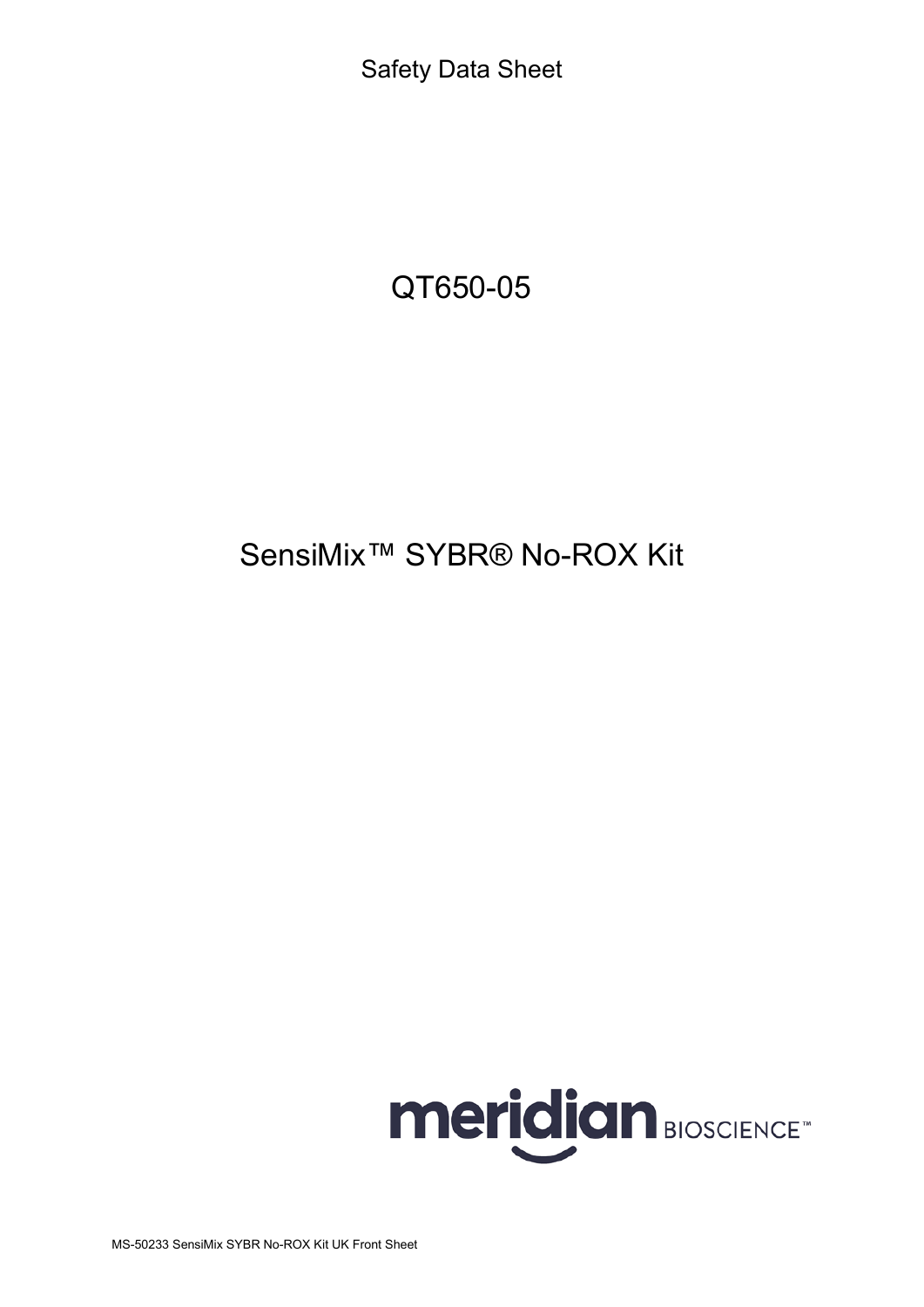

# **Safety Data Sheet**

according to Regulation (EC) No. 1907/2006 (REACH) with its amendment Regulation (EU) 2015/830 Date of original issue: 01/10/2021 Current revision: 01/10/2021 Version 1.0 Supersedes: None

|       | SECTION 1: Identification of the substance/mixture and of the company/undertaking |                                                                  |  |
|-------|-----------------------------------------------------------------------------------|------------------------------------------------------------------|--|
| 1.1   | <b>Product identifier</b>                                                         |                                                                  |  |
|       | Product form:                                                                     | <b>Mixture</b>                                                   |  |
|       | Product name:                                                                     | SensiMix <sup>™</sup> SYBR® No-ROX Mix                           |  |
|       | CAS No.:                                                                          | N/A                                                              |  |
|       | EC No.:                                                                           | N/A                                                              |  |
|       | <b>REACH No.:</b>                                                                 | A registration number is not available for this substance as the |  |
|       |                                                                                   | substance or its uses are exempted from registration, the annual |  |
|       |                                                                                   | tonnage does not require a registration or the registration is   |  |
|       |                                                                                   | envisaged for a later registration deadline.                     |  |
|       |                                                                                   |                                                                  |  |
| 1.2   | Relevant identified uses of the substance or mixture and uses advised against     |                                                                  |  |
|       | <b>Relevant identified uses:</b>                                                  | Product for analytical use                                       |  |
|       |                                                                                   |                                                                  |  |
|       | Uses advised against:                                                             | Not described                                                    |  |
|       |                                                                                   |                                                                  |  |
| 1.3   | Details of the supplier of the safety data sheet                                  |                                                                  |  |
|       | Bioline Reagents Ltd, part of Meridian Bioscience                                 |                                                                  |  |
|       | Humber Road                                                                       | Phone: +44 (0)20 8830 5300                                       |  |
|       | London                                                                            | Fax: +44 (0)20 8452 2822                                         |  |
|       | NW <sub>2</sub> 6EW                                                               | E-mail: mbi.tech@meridianlifescience.com                         |  |
|       | United Kingdom                                                                    |                                                                  |  |
|       |                                                                                   |                                                                  |  |
| $1.4$ | Emergency telephone number                                                        |                                                                  |  |
|       | Emergency number:                                                                 | +44 (0)1865 407 333 - English speaking (24 hours, 7 days)        |  |
|       |                                                                                   |                                                                  |  |
|       | Contact:                                                                          | CareChem 24                                                      |  |
|       | <b>SECTION 2: Hazards identification</b>                                          |                                                                  |  |
| 2.1   | Classification of the substance or mixture                                        |                                                                  |  |
|       | SensiMix <sup>™</sup> SYBR® No-ROX Mix                                            |                                                                  |  |
|       |                                                                                   |                                                                  |  |
|       | Classification according to Regulation (EC) No 1272/2008                          |                                                                  |  |
|       |                                                                                   |                                                                  |  |
|       | Not a hazardous substance or mixture                                              |                                                                  |  |
|       |                                                                                   |                                                                  |  |
| 2.2   | <b>Label elements</b>                                                             |                                                                  |  |
|       | SensiMix <sup>™</sup> SYBR® No-ROX Mix                                            |                                                                  |  |
|       |                                                                                   |                                                                  |  |
|       | Labelling according Regulation (EC) No 1272/2008                                  |                                                                  |  |
|       |                                                                                   |                                                                  |  |
|       | Not a hazardous substance or mixture                                              |                                                                  |  |
|       |                                                                                   |                                                                  |  |
|       | <b>Hazard Statements (CLP)</b>                                                    | Precautionary Statements (CLP)                                   |  |
|       | None                                                                              | None                                                             |  |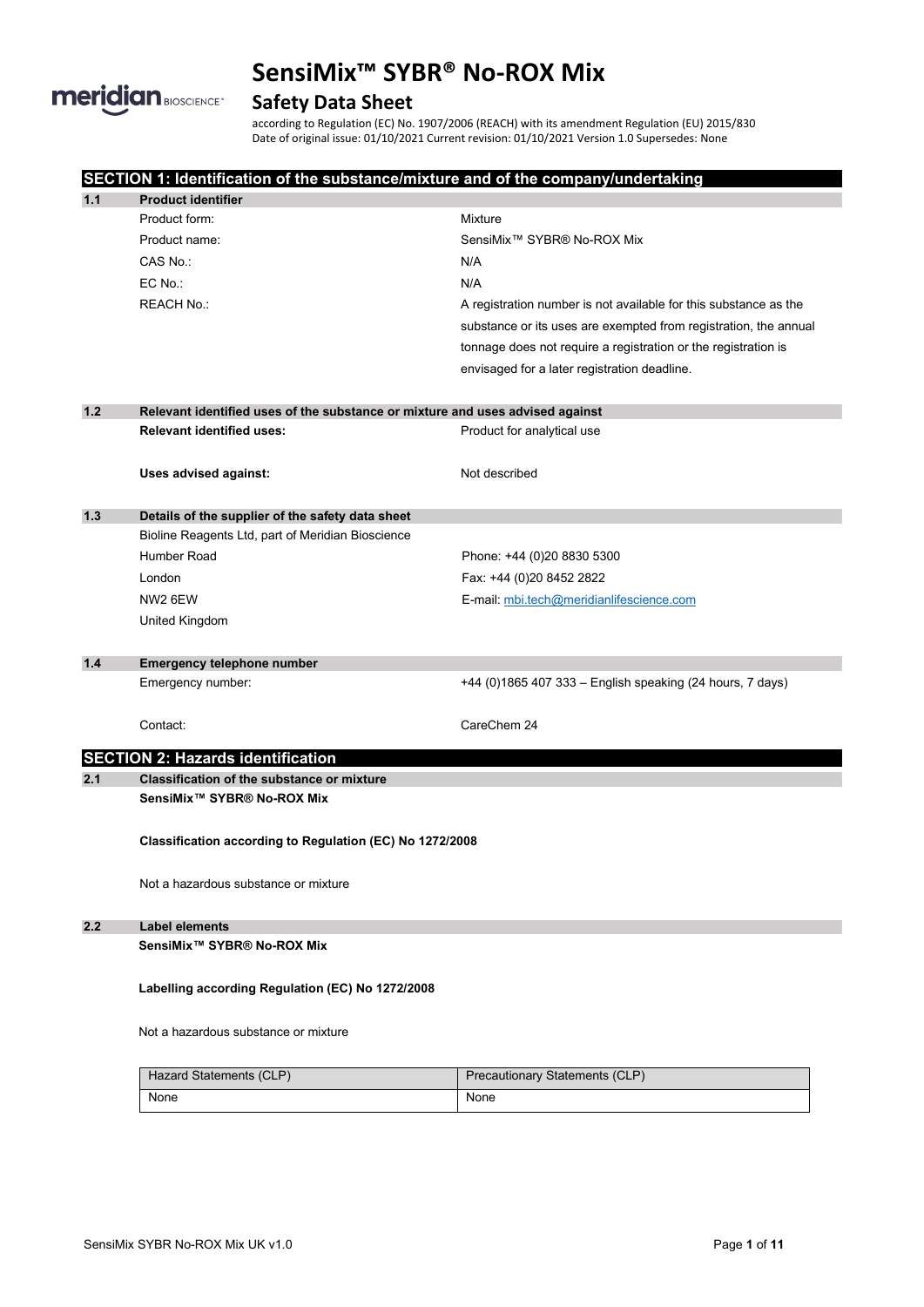

### **Safety Data Sheet**

according to Regulation (EC) No. 1907/2006 (REACH) with its amendment Regulation (EU) 2015/830 Date of original issue: 01/10/2021 Current revision: 01/10/2021 Version 1.0 Supersedes: None

### **2.3 Other hazards**

#### **Possible hazards from physicochemical properties:**

Some hazards associated with individual components of this mixture are not relevant because the substances are present in concentrations below the GHS cut-off levels, change of physical state or because the mixture/ solution is buffered to pH 4-9 (see GHS Directive 1272/2008/EC Annex I, chapter 3.2.3.1.2.).

This substance/mixture contains no components considered to be either persistent, bioaccumulative and toxic (PBT), or very persistent and very bioaccumulative (vPvB) at levels of 0.1% or higher.

### **SECTION 3: Composition/information on ingredients**

#### **3.1/3.2 Substance or Mixture**

### **SensiMix™ SYBR® No-ROX Mix**

| Name, synonyms and | Product Identifier | Composition | Classification according to |
|--------------------|--------------------|-------------|-----------------------------|
| formulae           |                    |             | Regulation (EC) No.         |
|                    |                    |             | 1272/2008 (CLP)             |
| Glycerol,          | (CAS No.) 56-81-5  | $~1.5\%$    | Not a hazardous             |
| 1,2,3-Propanetriol | (EC No.) 200-289-5 |             | substance or mixture        |
| Glycerin           |                    |             |                             |
| C3H8O3             |                    |             |                             |

### **3.3 Remarks**

List of H, EUR and P phrases: see section 16

### **SECTION 4: First aid measures**

### **4.1 Description of first aid measures**

| First-aid measures general            | If necessary consult a physician. Show this safety data sheet to the medical   |  |
|---------------------------------------|--------------------------------------------------------------------------------|--|
|                                       | professional in attendance.                                                    |  |
| First-aid measures after inhalation   | Remove to fresh air, keep the patient warm and provide resuscitation if        |  |
|                                       | necessary. If symptoms develop, obtain medical attention.                      |  |
| First-aid measures after skin contact | Remove contaminated clothing. Rinse the affected skin or mucous                |  |
|                                       | membrane thoroughly under running water. (If possible) use soap.               |  |
| First-aid measures after eye contact  | After contact with the eyes rinse thoroughly with plenty of water for at least |  |
|                                       | 15 minutes with the eyelid wide open.                                          |  |
| First-aid measures after ingestion    | Do NOT induce vomiting. Never give anything by mouth to an unconscious         |  |
|                                       | person. Rinse mouth and drink plenty of water.                                 |  |

### **4.2 Most important symptoms and effects, both acute and delayed**

The most important known symptoms and effects are described in the labelling section 2.2 and/or in section 11 Not expected to present a significant hazard under anticipated conditions of normal use. May cause slight irritation to eyes.

### **4.3 Indication of any immediate medical attention and special treatment needed** No additional recommendations.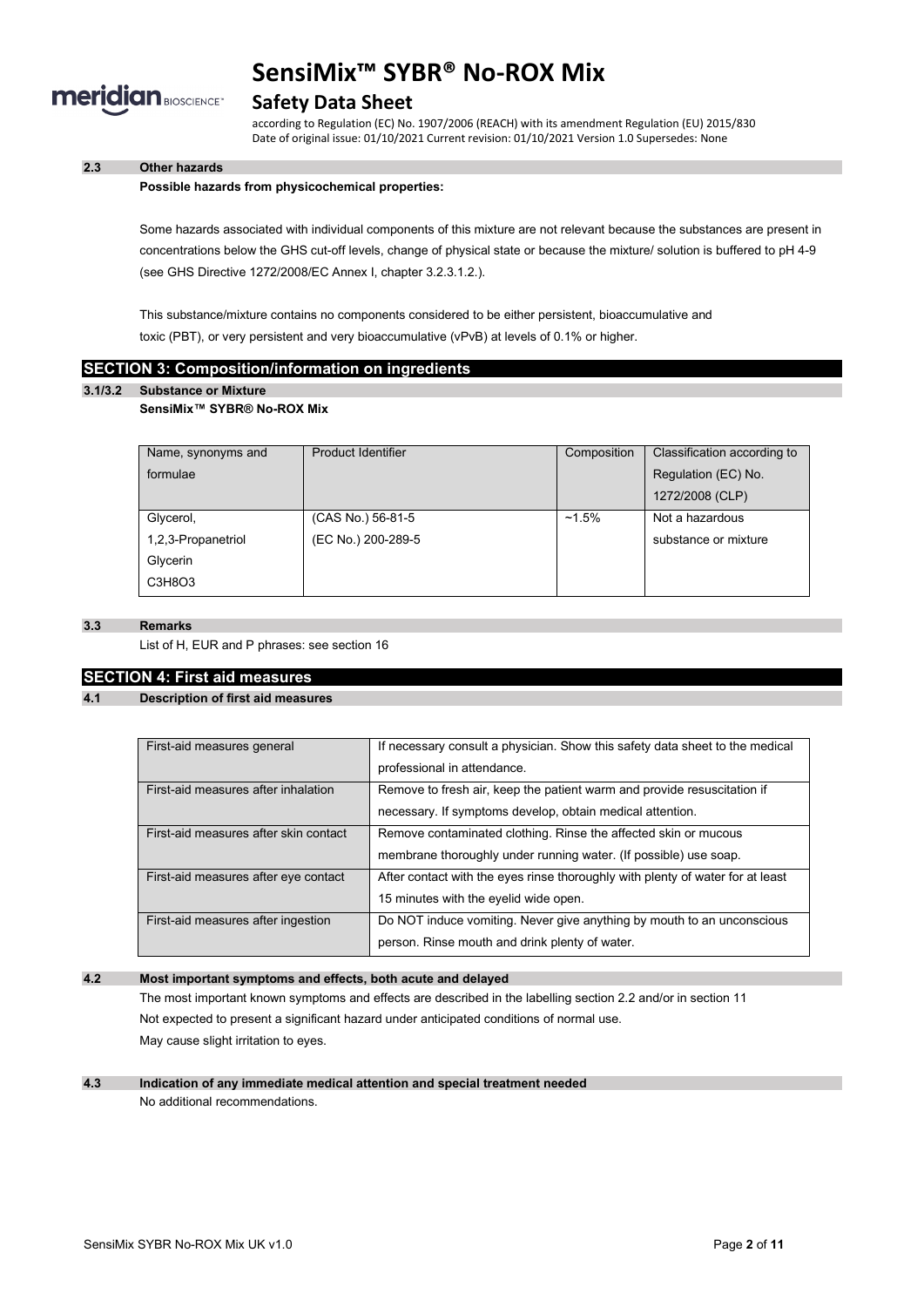

### **Safety Data Sheet**

according to Regulation (EC) No. 1907/2006 (REACH) with its amendment Regulation (EU) 2015/830 Date of original issue: 01/10/2021 Current revision: 01/10/2021 Version 1.0 Supersedes: None

### **SECTION 5: Firefighting measures**

#### **5.1 Extinguishing media**

Fire extinguishers appropriate to the fire classification, and, if applicable, a fire blanket must be available in a prominent location in the work area.

| Suitable extinguishing media   | All extinguishers like FOAM, WATER SPRAY, DRY POWDER, CARBON |
|--------------------------------|--------------------------------------------------------------|
|                                | DIOXIDE can be used.                                         |
| Unsuitable extinguishing media | None known.                                                  |

### **5.2 Special hazards arising from the substance or mixture**

| Fire Hazard                         | Not flammable.                                                            |
|-------------------------------------|---------------------------------------------------------------------------|
| Hazardous decomposition products in | Carbon oxides, Nitrogen oxides, Phosphorus oxides, Hydrogen chloride gas, |
| case of fire                        | Sulphur oxides. Lithium oxides.                                           |

### **5.3 Advice for firefighters**

| Product package burns like paper or plastic.                                   |
|--------------------------------------------------------------------------------|
| Spray any vapours released with water.                                         |
| Retain fire water where possible.                                              |
| Protective breathing apparatus, independent of the ambient air (isolated       |
| equipment), and sealed protective clothing is necessary in the event of large- |
| scale formation of toxic substances.                                           |
|                                                                                |

#### **5.4 Additional Information**

None.

### **SECTION 6: Accidental release measures**

### **6.1 Personal precautions, protective equipment and emergency procedures**

| For non-emergency personnel | Evacuate unnecessary personnel.                                            |  |
|-----------------------------|----------------------------------------------------------------------------|--|
|                             | Avoid breathing vapours, mist or gas.                                      |  |
|                             | Avoid contact with skin, eyes and clothing.                                |  |
|                             | Regular staff training is necessary, indicating hazards and precautions on |  |
|                             | the basis of operating instructions.                                       |  |
|                             | Restrictions on activity must be observed.                                 |  |
| For emergency responders    | Wear suitable protective equipment as defined in section 8.2               |  |
|                             | Prevent further leakage or spillage if safe to do so.                      |  |
|                             | Avoid release of materials into the environment.                           |  |

### **6.2 Environmental precautions**

Notify authorities if large amounts of the product enters sewers or public waters.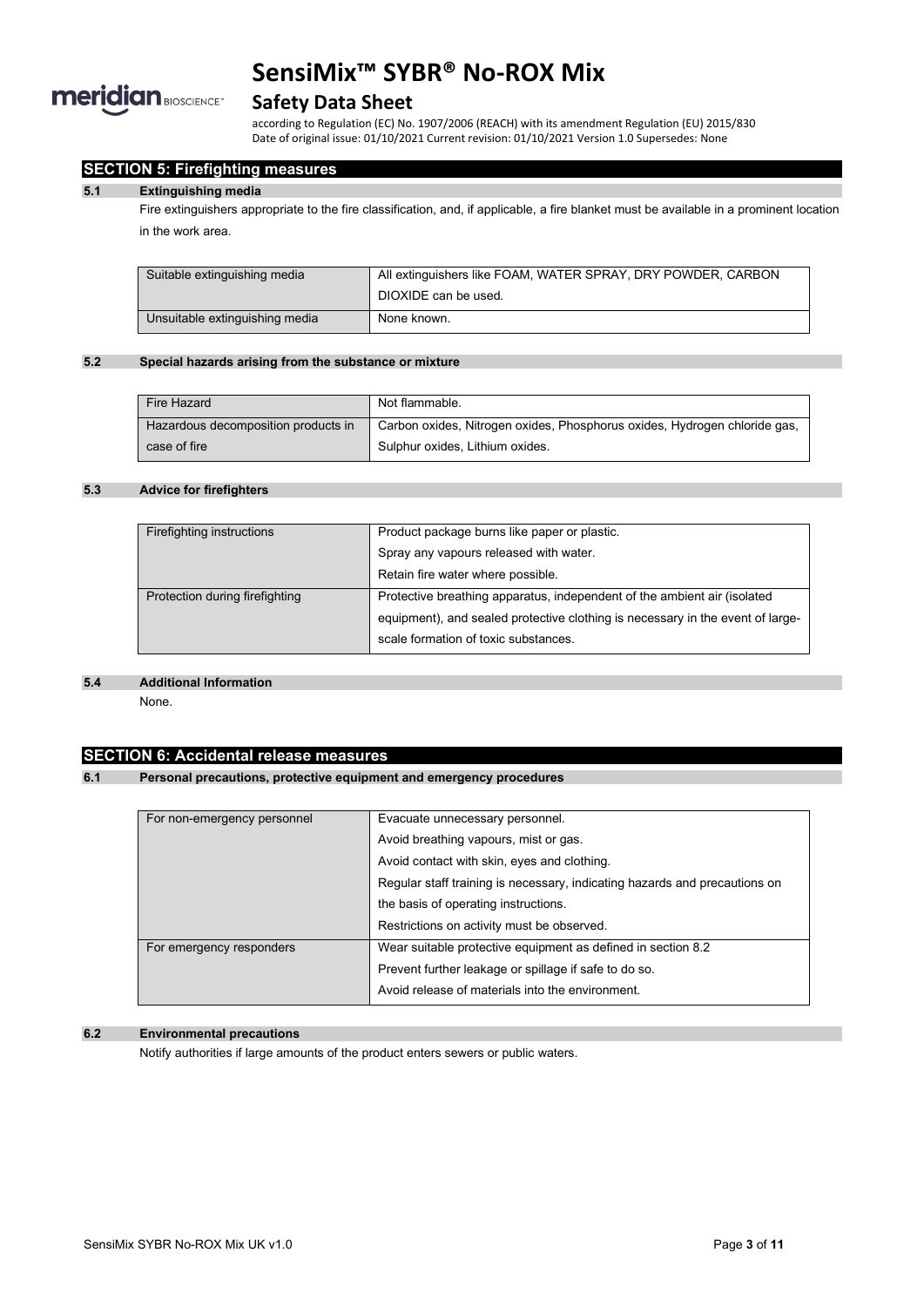

# **Safety Data Sheet**

according to Regulation (EC) No. 1907/2006 (REACH) with its amendment Regulation (EU) 2015/830 Date of original issue: 01/10/2021 Current revision: 01/10/2021 Version 1.0 Supersedes: None

### **6.3 Methods and material for containment and cleaning up**

| Small Scale release | Make use of general chemical spill kit or other absorbent material.          |
|---------------------|------------------------------------------------------------------------------|
|                     | Clean any contaminated equipment and floors with plenty of water.            |
|                     | Collect small amounts of leaked liquid and flush with copious amounts of     |
|                     | water into drains.                                                           |
| Large Scale release | Bind any escaping liquid with inert absorbent material (sand, vermiculite or |
|                     | similar).                                                                    |
|                     | Block/ prevent liquid entering any open drain.                               |
|                     | Collect contaminated materials and dispose in accordance to local            |
|                     | regulations for the disposal of hazardous chemicals.                         |
|                     |                                                                              |

### **6.4 Reference to other sections**

SECTION 5.4: Additional fire precautions.

SECTION 8: Exposure controls/personal protection.

SECTION 13: Disposal considerations.

# **SECTION 7: Handling and storage**

### **7.1 Precautions for safe handling**

| Precautions for safe handling | Handling in accordance with the instructions supplied with the product. |
|-------------------------------|-------------------------------------------------------------------------|
|                               | Provide adequate ventilation.                                           |
|                               | Avoid breathing vapours, mist or gas.                                   |
|                               | Avoid contact with skin, eyes and clothing.                             |
| Hygiene measures              | Handle in accordance with good industrial hygiene and safety practice.  |
|                               | Take off contaminated clothing and wash before reuse.                   |
|                               | Wash hands and other exposed areas with mild soap and water before      |
|                               | eating, drinking or smoking and when leaving work.                      |

### **7.2 Conditions for safe storage, including any incompatibilities**

| Storage conditions     | Keep only in the original container.                                    |
|------------------------|-------------------------------------------------------------------------|
|                        | Store in a cool well ventilated place out of direct sunlight.           |
|                        | Keep container closed when not in use.                                  |
|                        | Hygroscopic.                                                            |
| Incompatible materials | Store separately from: Bases, Oxidising agents, Reducing agents, Alkali |
|                        | metals, Strong acids, Acid chlorides, Phosphorus halides.               |

#### **7.3 Specific end use(s)**

Apart from the uses mentioned in section 1.2 no other specific uses are stipulated.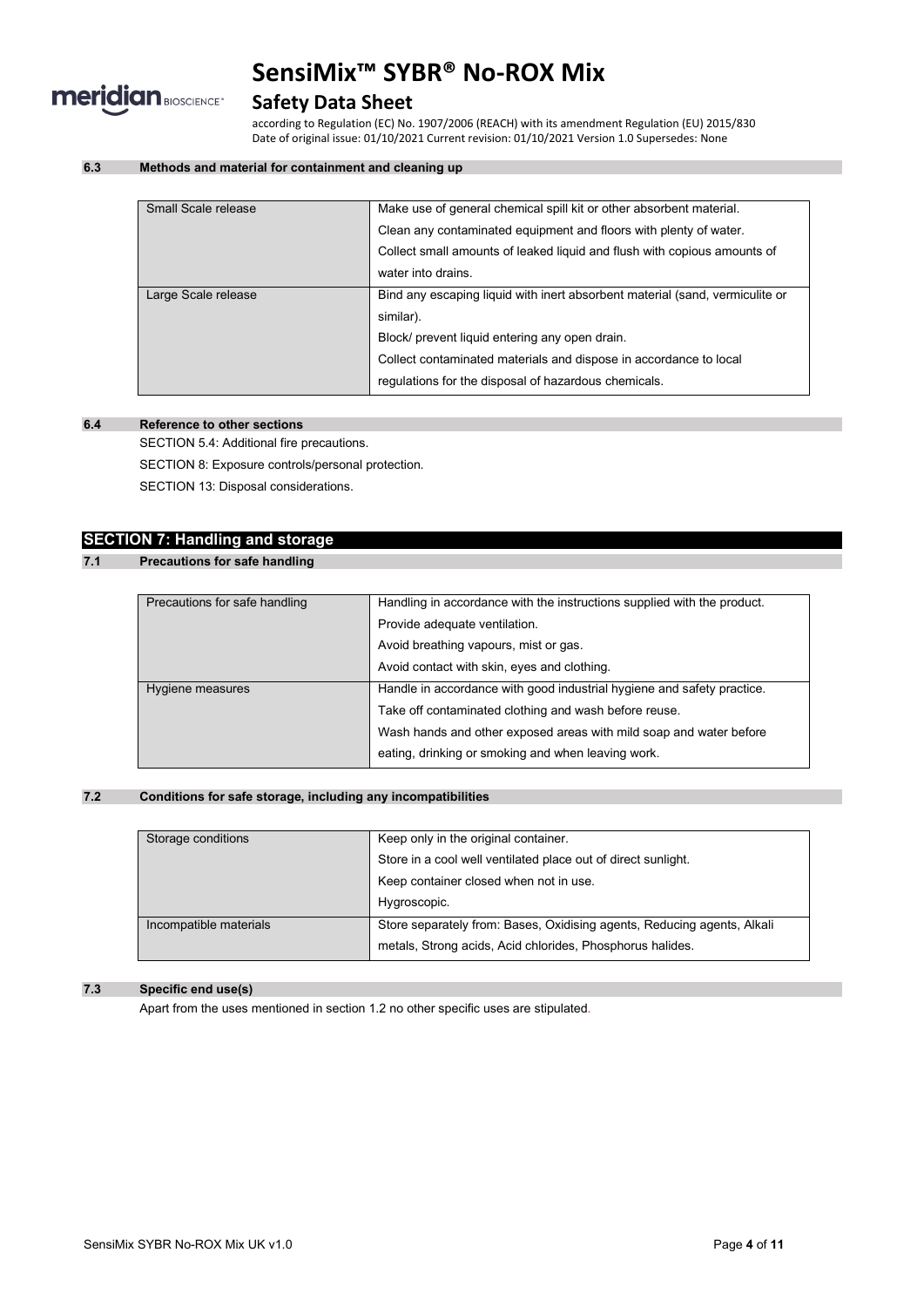

# **Safety Data Sheet**

according to Regulation (EC) No. 1907/2006 (REACH) with its amendment Regulation (EU) 2015/830 Date of original issue: 01/10/2021 Current revision: 01/10/2021 Version 1.0 Supersedes: None

### **SECTION 8: Exposure controls/personal protection**

### **8.1 Control parameters**

| Glycerol       |                               |                                                                          |
|----------------|-------------------------------|--------------------------------------------------------------------------|
| United Kingdom | WEL TWA (mg/m <sup>3</sup> )  | 10 mg/m $3$                                                              |
| United Kingdom | WEL TWA (ppm)                 | N/A                                                                      |
| United Kingdom | WEL STEL (mg/m <sup>3</sup> ) | N/A                                                                      |
| United Kingdom | WEL STEL (ppm)                | N/A                                                                      |
| United Kingdom | Remark (WEL)                  | Where no specific short-term exposure<br>limit is listed, a figure three |
|                |                               | times the long-term exposure should be                                   |
|                |                               | used.                                                                    |

### **8.2 Exposure controls**

| Appropriate engineering controls: | Good ventilation or extraction system in the room, floor resistant to         |  |
|-----------------------------------|-------------------------------------------------------------------------------|--|
|                                   | chemicals and washing facilities available.                                   |  |
| General controls                  | Avoid all unnecessary exposure.                                               |  |
|                                   | Handle in accordance with good industrial hygiene and safety practice.        |  |
| Respiratory protection            | Respiratory protection not normally required.                                 |  |
|                                   | For nuisance exposures or if risk assessment requires, use type OV/AG (US)    |  |
|                                   | or type ABEK (EU EN 14387) respirator cartridges. Use respirators and         |  |
|                                   | components tested and approved under appropriate government standards         |  |
|                                   | such as NIOSH (US) or CEN (EU).                                               |  |
| Eye protection                    | Use equipment for eye protection tested and approved under appropriate        |  |
|                                   | government standards such as NIOSH (US) or EN166 (EU) with integrated         |  |
|                                   | side shields or wrap-around protection.                                       |  |
| Hand protection                   | Handle with gloves.                                                           |  |
|                                   | Gloves must be inspected prior to use. Use proper glove removal technique     |  |
|                                   | (without touching glove's outer surface) to avoid skin contact with this      |  |
|                                   | product.                                                                      |  |
|                                   | Wear protective gloves that satisfy the specifications of EU Directive        |  |
|                                   | 89/686/EEC and the standard EN374 derived from it.                            |  |
|                                   | Exact breakthrough times to be found through the manufacturer of the          |  |
|                                   | protective gloves and must be observed.                                       |  |
|                                   | Gloves should be removed and replaced if there are any signs of               |  |
|                                   | degradation or breakthrough.                                                  |  |
|                                   |                                                                               |  |
|                                   | If used in solution, or mixed with other substances, and under conditions     |  |
|                                   | which differ from EN374, contact the supplier of the CE approved gloves.      |  |
| Skin and body protection          | Long sleeved protective clothing.                                             |  |
| Thermal protection                | Not required for normal conditions of use.                                    |  |
| Other information                 | Eating, drinking, smoking, taking snuff and storage of food in work areas and |  |
|                                   | at outdoor workplaces is prohibited. Avoid contact with the skin, eyes and    |  |
|                                   | clothing. Rinse any clothing on which the substance has been spilled, and     |  |
|                                   | soak it in water. Wash hands thoroughly with soap and water when stopping     |  |
|                                   | work and before eating.                                                       |  |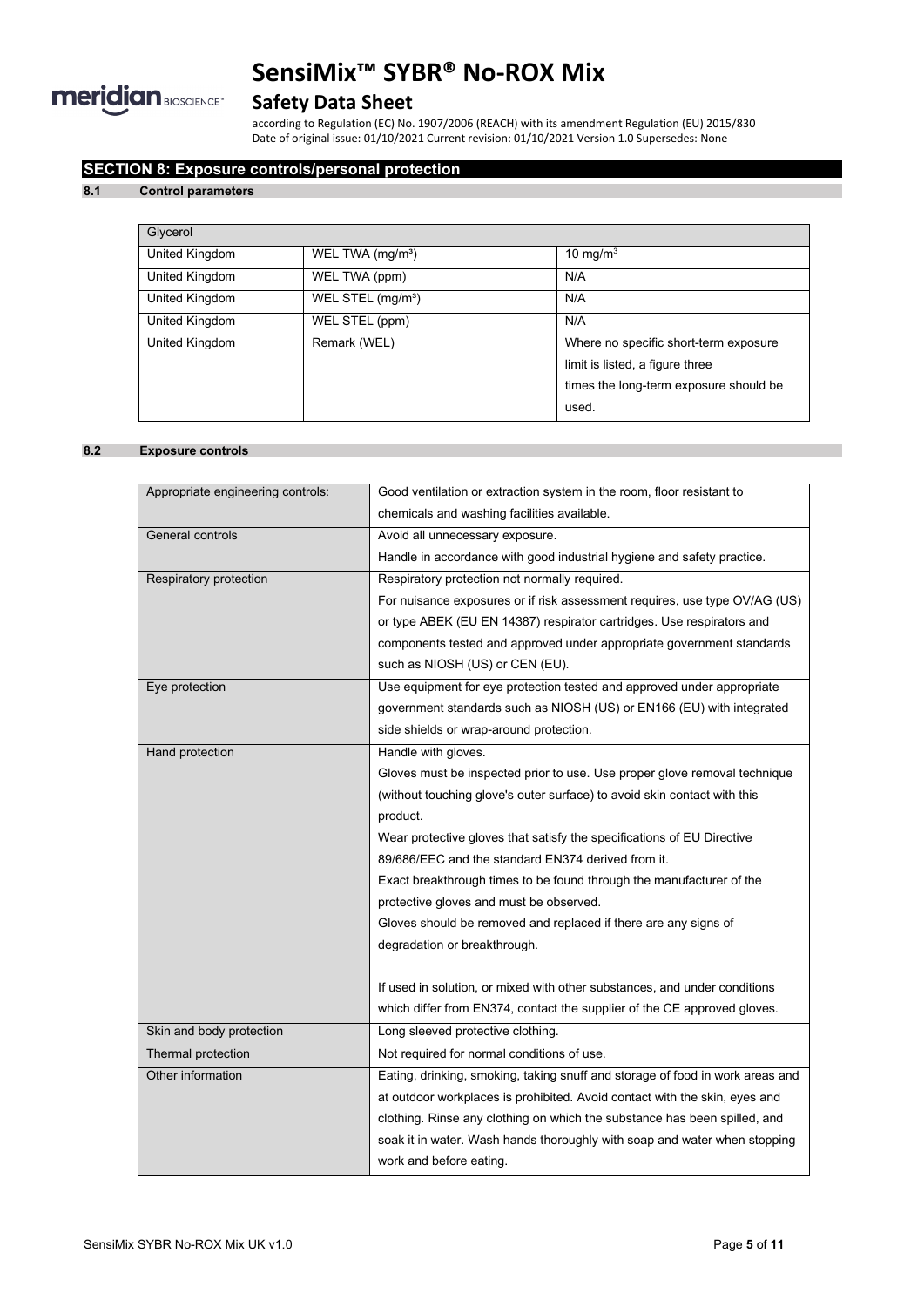

### **Safety Data Sheet**

according to Regulation (EC) No. 1907/2006 (REACH) with its amendment Regulation (EU) 2015/830 Date of original issue: 01/10/2021 Current revision: 01/10/2021 Version 1.0 Supersedes: None

These recommendations are advisory only and must be evaluated by an industrial hygienist and safety officer familiar with the specific situation of anticipated use by our customers. It should not be construed as offering an approval for any specific use scenario.

# **SECTION 9: Physical and chemical properties**

**9.1 Information on basic physical and chemical properties**

| SensiMix <sup>™</sup> SYBR® No-ROX Mix      |                           |
|---------------------------------------------|---------------------------|
| Physical state:                             | Liquid                    |
| Colour:                                     | Colourless                |
| Molecular Mass:                             | No data available         |
| Odour:                                      | Odourless                 |
| Odour threshold:                            | No data available         |
| pH:                                         | No data available         |
| Relative evaporation rate (butylacetate=1): | No data available         |
| Melting point:                              | No data available         |
| Freezing point:                             | No data available         |
| Boiling point:                              | No data available         |
| Flash point:                                | No data available         |
| Auto-ignition temperature:                  | No data available         |
| Decomposition temperature:                  | No data available         |
| Flammability (solid, gas):                  | Not applicable            |
| Vapour pressure:                            | No data available         |
| Relative vapour density at 20 °C:           | No data available         |
| Relative density:                           | ~1.0 $g/cm^3$ (Water = 1) |
| Solubility:                                 | No data available         |
| Log Pow:                                    | No data available         |
| Viscosity, kinematic:                       | No data available         |
| Viscosity, dynamic:                         | No data available         |
| Oxidising properties:                       | No data available         |
| Explosive properties:                       | No data available         |
| Explosive limits:                           | No data available         |

### **9.2 Other information**

Data for the other parameters of the mixtures are not available, because no registration and no chemical safety report is required.

**Relevant Properties of Substance Group**: None

# **SECTION 10: Stability and reactivity 10.1 Reactivity** Stable under normal conditions.

**10.2 Chemical stability**

Stable under recommended conditions.

### **10.3 Possibility of hazardous reactions** None known.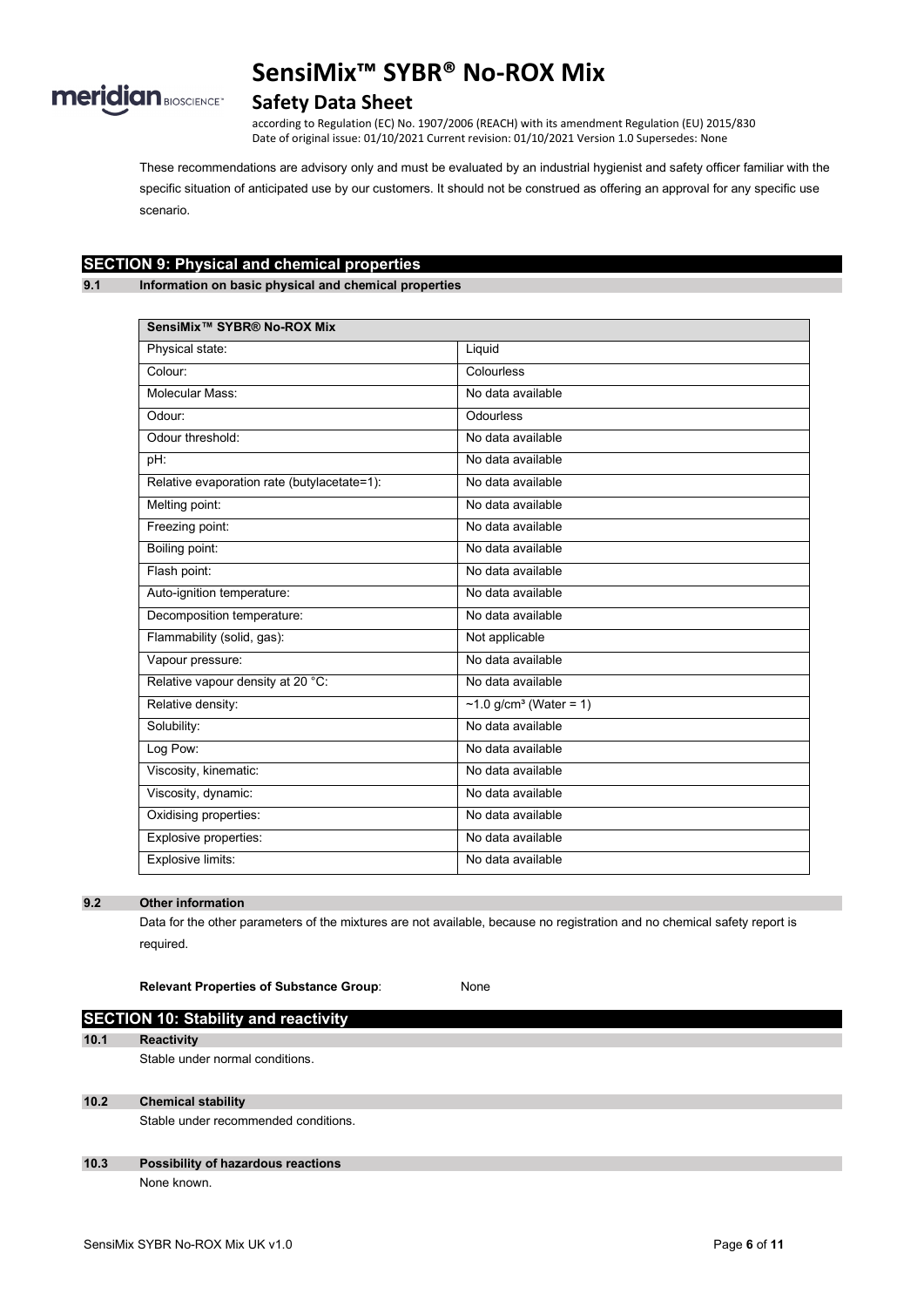

### **Safety Data Sheet**

according to Regulation (EC) No. 1907/2006 (REACH) with its amendment Regulation (EU) 2015/830 Date of original issue: 01/10/2021 Current revision: 01/10/2021 Version 1.0 Supersedes: None

#### **10.4 Conditions to avoid**

Extremely high or low temperatures.

### **10.5 Incompatible materials**

Bases, Oxidising agents, Reducing agents, Alkali metals, Strong acids, Acid chlorides, Phosphorus halides.

#### **10.6 Hazardous decomposition products**

Hazardous decomposition products formed under fire conditions – Carbon oxides, Nitrogen oxides, Phosphorus oxides, Hydrogen chloride gas, Sulphur oxides, Lithium oxides.

In the event of fire: see section 5

# **SECTION 11: Toxicological information**

#### **11.1 Information on toxicological effects**

| Glycerol                        |                             |
|---------------------------------|-----------------------------|
| LD50 oral rat                   | 12,600 mg/kg                |
| LC50 inhalation rat 4hr         | $>2.75$ mg/l                |
| LD50 Dermal rabbit              | >10,000 mg/kg               |
| LD50 Dermal guinea pig          | 56750 mg/kg                 |
| <b>TSCA Inventory:</b>          | Listed (1,2,3-Propanetriol) |
| California Proposition 65 List: | Not listed                  |
| Australia NICNAS:               | Not listed                  |
| Canada CEPA 1999 DSL:           | Not listed                  |
| Japan CSCL/PRTR:                | Not listed                  |
| Japan PDSCL:                    | Not listed                  |
| Japan ISHL:                     | Not listed                  |
| South Korea TCCA:               | Not listed                  |
| Korea Exist Chem Inventory:     | KE-29297                    |
| RTECS:                          | MA8050000                   |

Quantitative data on the toxicity of this product is not available.

| SensiMix™ SYBR® No-ROX Mix        |                                                              |
|-----------------------------------|--------------------------------------------------------------|
| Acute toxicity                    | Not classified                                               |
| Additional information            | Based on available data, the classification criteria are not |
|                                   | met.                                                         |
| Skin corrosion/irritation         | Not classified.                                              |
| Additional information            | Based on available data, the classification criteria are not |
|                                   | met.                                                         |
| Serious eye damage/irritation     | Not classified.                                              |
| Additional information            | Based on available data, the classification criteria are not |
|                                   | met.                                                         |
| Respiratory or skin sensitisation | Not classified                                               |
| Additional information            | Based on available data, the classification criteria are not |
|                                   | met                                                          |
| Germ cell mutagenicity            | Not classified                                               |
| Additional information            | Based on available data, the classification criteria are not |
|                                   | met.                                                         |
| Carcinogenicity                   | Not classified.                                              |
| Additional information            | Based on available data, the classification criteria are not |
|                                   | met.                                                         |
| Reproductive toxicity             | Not classified.                                              |
| Additional information            | Based on available data, the classification criteria are not |
|                                   | met.                                                         |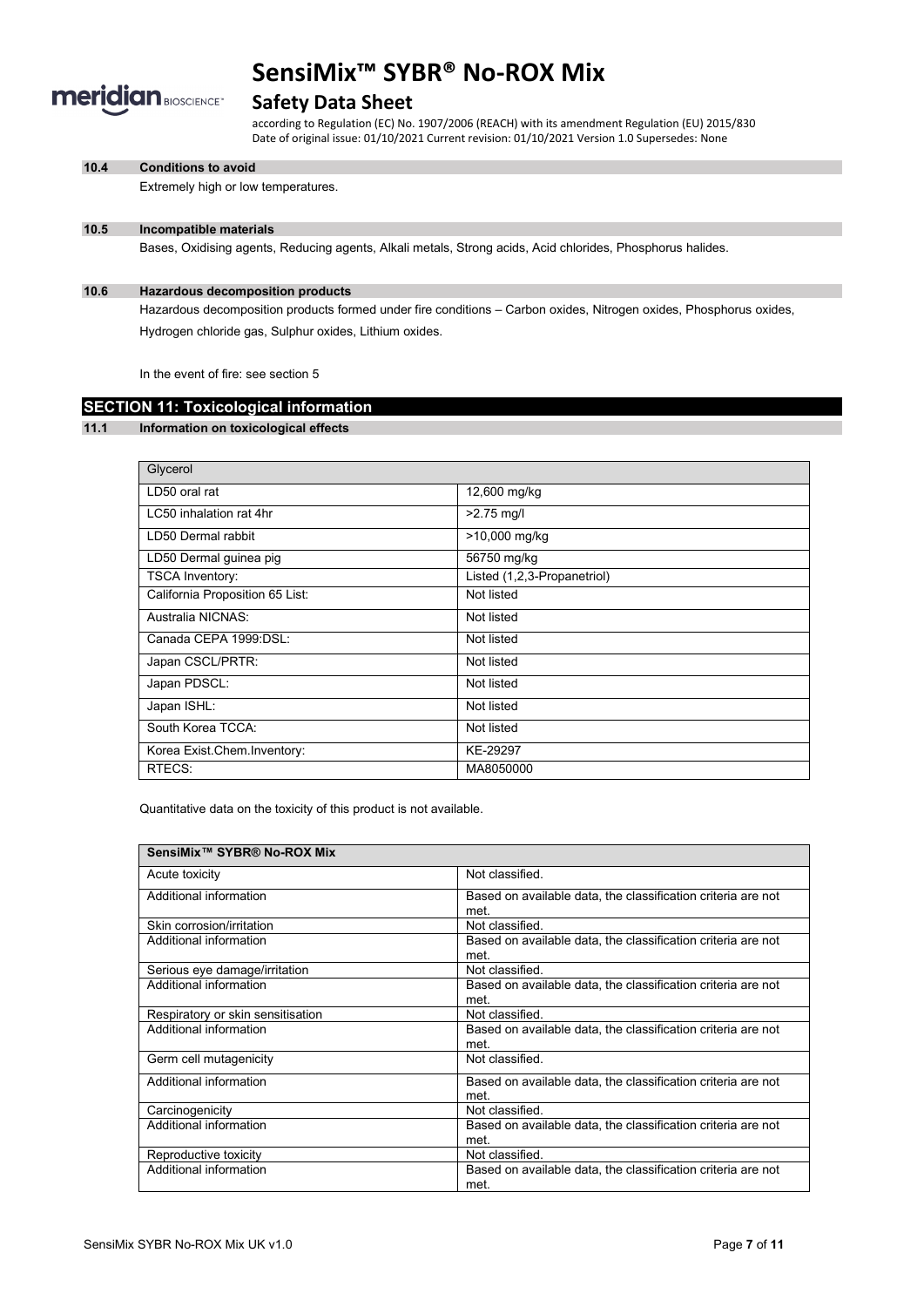

# **Safety Data Sheet**

according to Regulation (EC) No. 1907/2006 (REACH) with its amendment Regulation (EU) 2015/830 Date of original issue: 01/10/2021 Current revision: 01/10/2021 Version 1.0 Supersedes: None

| Specific target organ toxicity (single exposure) | Not classified.                                              |
|--------------------------------------------------|--------------------------------------------------------------|
| Additional information                           | Based on available data, the classification criteria are not |
|                                                  | met.                                                         |
| Aspiration hazard                                | Not classified.                                              |
| Additional information                           | Based on available data, the classification criteria are not |
|                                                  | met.                                                         |
| Potential adverse human health effects and       | Not expected to present a significant hazard under           |
| symptoms:                                        | anticipated conditions of normal use.                        |

# **SECTION 12: Ecological information**

### **12.1 Toxicity**

| Glycerol                                         |                        |
|--------------------------------------------------|------------------------|
| Ecology - Water                                  | Not Classified         |
| LC50 - Fish (Salmo gairdneri) 96hr               | 54,000 mg/l            |
| LC50 - Bacteria, activated sludge                | $> 1,000 \text{ mq/l}$ |
| EC50 - Daphnia (daphnia magna, locomotor effect) | $> 10,000$ mg/l        |
| 24hr                                             |                        |

Environmental hazards must not be labelled with P phrases until 125 mL or 125 g (EU 1272/2008 Annex I - 1.5.2).

### **12.2 Persistence and degradability**

| Glycerol       |                   |
|----------------|-------------------|
| Biodegradation | No data available |

### **12.3 Bioaccumulative potential**

| Glycerol                            |                                     |
|-------------------------------------|-------------------------------------|
| Bioconcentration factor (BCF REACH) | No additional information available |
| Log Pow                             | $-1.76$                             |

### **12.4 Mobility in soil**

| Glycerol       |                      |
|----------------|----------------------|
| Ecology - Soil | Miscible with water. |

### **12.5 Results of PBT and vPvB assessment**

| Glycerol                                                                               |
|----------------------------------------------------------------------------------------|
| This substance/mixture does not meet the PBT criteria of REACH regulation, annex XIII  |
| This substance/mixture does not meet the vPvB criteria of REACH regulation, annex XIII |

#### **12.6 Other adverse effects**

### **Glycerol**

No additional information available.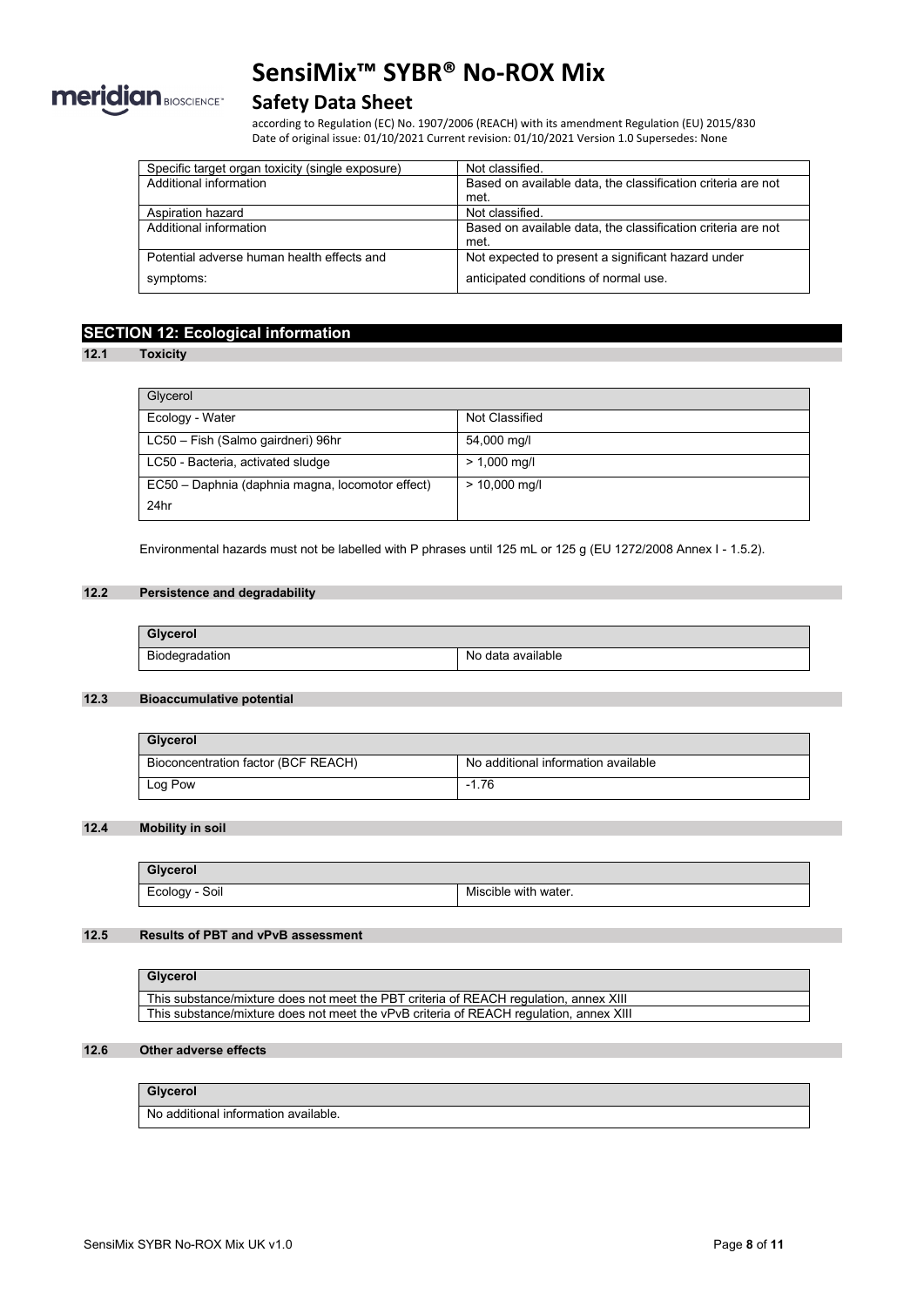

# **Safety Data Sheet**

according to Regulation (EC) No. 1907/2006 (REACH) with its amendment Regulation (EU) 2015/830 Date of original issue: 01/10/2021 Current revision: 01/10/2021 Version 1.0 Supersedes: None

| Waste disposal recommendations: | <b>Product</b>                                                             |
|---------------------------------|----------------------------------------------------------------------------|
|                                 | Offer surplus and non-recyclable solutions to a licensed disposal company. |
|                                 | Contaminated packaging                                                     |
|                                 | Dispose of as unused product.                                              |

# **SECTION 14: Transport information**

**SECTION 13: Disposal considerations**

In accordance with ADR / RID / IMDG / IATA / ADN

### **14.1 UN number**

| UN-No. (ADR)  | Not regulated |
|---------------|---------------|
| UN-No. (IMDG) | Not regulated |
| UN-No. (IATA) | Not regulated |
| UN-No. (ADN)  | Not regulated |
| UN-No. (RID)  | Not regulated |

### **14.2 UN proper shipping name**

| Proper Shipping Name        | Not regulated |
|-----------------------------|---------------|
| Proper Shipping Name (IMDG) | Not regulated |
| Proper Shipping Name (IATA) | Not regulated |
| Proper Shipping Name (ADN)  | Not regulated |
| Proper Shipping Name (RID)  | Not regulated |

### **14.3 Transport hazard class(es)**

| Transport hazard class(es) (ADR)  | Not regulated |
|-----------------------------------|---------------|
| Transport hazard class(es) (IMDG) | Not regulated |
| Transport hazard class(es) (IATA) | Not regulated |
| Transport hazard class(es) (ADN)  | Not regulated |
| Transport hazard class(es) (RID)  | Not regulated |

### **14.4 Packing group**

| Packing group        | Not regulated |
|----------------------|---------------|
| Packing group (IMDG) | Not regulated |
| Packing group (IATA) | Not regulated |
| Packing group (ADN)  | Not regulated |
| Packing group (RID)  | Not regulated |

### **14.5 Environmental hazards**

| Dangerous for the environment | No                                                |
|-------------------------------|---------------------------------------------------|
| pollutant<br>Marine           | No                                                |
| Other information             | ≀ information available<br>supplementarv (<br>No. |

### **14.6 Special precautions for user**

| Overland transport        | Not regulated |
|---------------------------|---------------|
| Transport by sea          | Not regulated |
| Air transport             | Not regulated |
| Inland waterway transport | Not regulated |
| Rail transport            | Not regulated |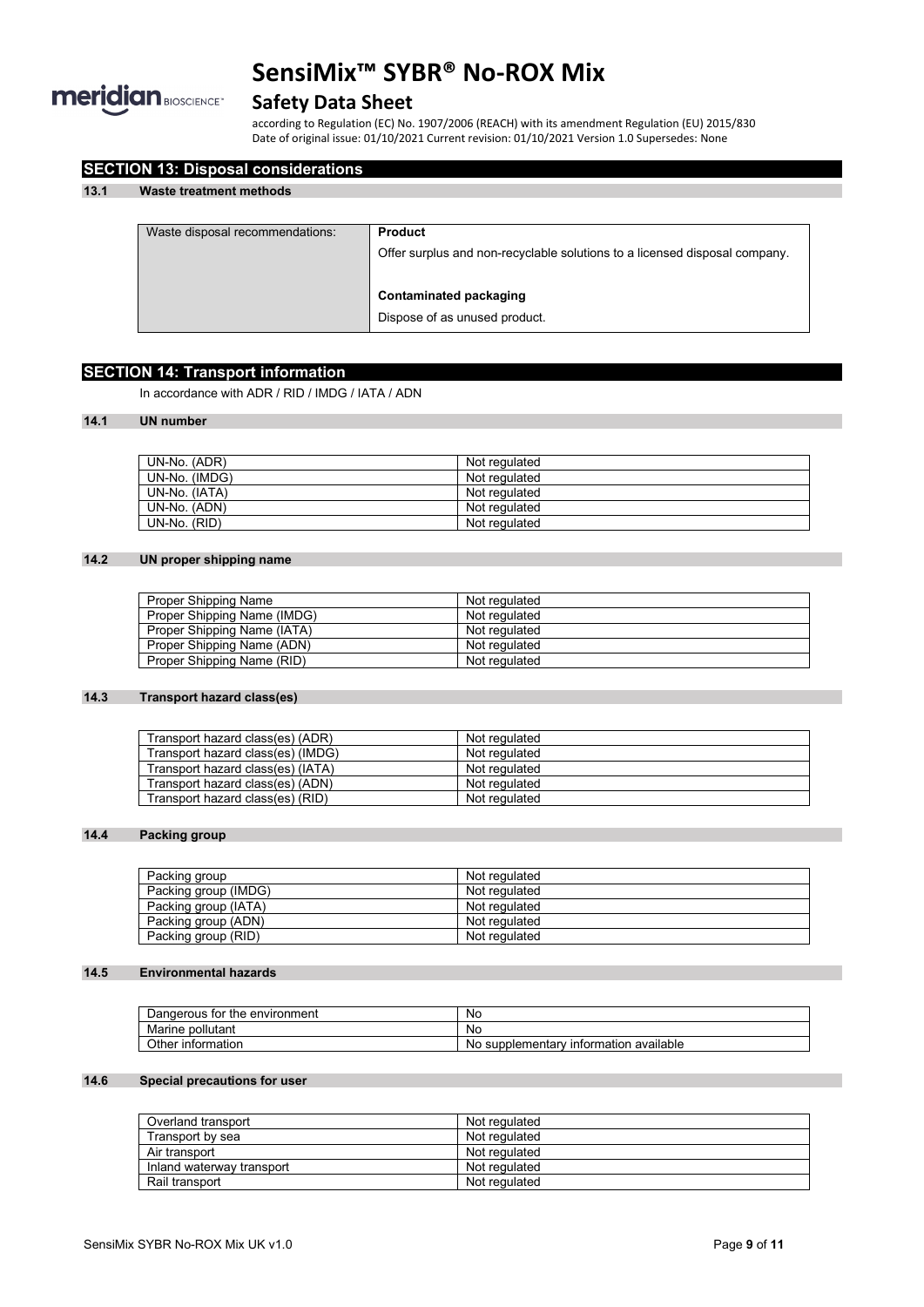

### **Safety Data Sheet**

according to Regulation (EC) No. 1907/2006 (REACH) with its amendment Regulation (EU) 2015/830 Date of original issue: 01/10/2021 Current revision: 01/10/2021 Version 1.0 Supersedes: None

**14.7 Transport in bulk according to Annex II of MARPOL and the IBC Code**

Not applicable

### **SECTION 15: Regulatory information**

**15.1 Safety, health and environmental regulations/legislation specific for the substance or mixture** Contains no REACH substances with Annex XVII restrictions Contains no substance on the REACH candidate list ≥ 0,1 % / SCL Contains no REACH Annex XIV substances

**15.2 Chemical safety assessment**

**No chemical safety assessment has been carried out**

### **SECTION 16: Other Information**

### **16.1 Full text of H, EUH and P statements**

None None.

**16.2 Training Advice**

Regular safety training

### **16.3 Abbreviations and acronyms**

| <b>ADR</b>       | Accord européen relatif au transport international des marchandises Dangereuses par Route      |
|------------------|------------------------------------------------------------------------------------------------|
| <b>ATE</b>       | <b>Acute Toxicity Estimate</b>                                                                 |
| CAS              | <b>Chemical Abstracts Service number</b>                                                       |
| <b>CLP</b>       | Classification, Labeling and Packaging                                                         |
| <b>DNEL</b>      | Derived No effect Limit                                                                        |
| EC.              | <b>European Community</b>                                                                      |
| EC <sub>50</sub> | Effective Concentration 50%                                                                    |
| EN               | European Norm                                                                                  |
| <b>IARC</b>      | International Agency for Research on Cancer                                                    |
| <b>IATA</b>      | International Air Transport Association                                                        |
| <b>IBC</b>       | Intermediate Bulk Container                                                                    |
| <b>IMDG</b>      | International Maritime Dangerous Goods Code                                                    |
| <b>IMO</b>       | International Maritime Organisation                                                            |
| <b>LC50</b>      | Lethal Concentration 50%                                                                       |
| LD50             | Lethal Dose 50%                                                                                |
| <b>MAC</b>       | <b>Maximal Allowed Concentration</b>                                                           |
| O/W              | Oil-in-Water (chemistry)                                                                       |
| OECD             | Organisation for Economic Co-operation and Development                                         |
| PBT              | Persistent, bioaccumulative and toxic                                                          |
| <b>PMcc</b>      | Pensky-Martens Closed Cup test                                                                 |
| PNEC             | Predicted no effect concentration                                                              |
| <b>REACH</b>     | Registration, Evaluation and Authorisation of CHemicals                                        |
| <b>RID</b>       | Règlement concernant le transport international ferroviaire de marchandises                    |
| <b>STEL</b>      | Short Term Exposure Limit                                                                      |
| <b>TWA</b>       | Time Weighted Average                                                                          |
| <b>UNXXXX</b>    | Number assigned by the United Nations Committee of Experts on the Transport of Dangerous Goods |
| vPvB             | Very persistent and very bioaccumulative                                                       |